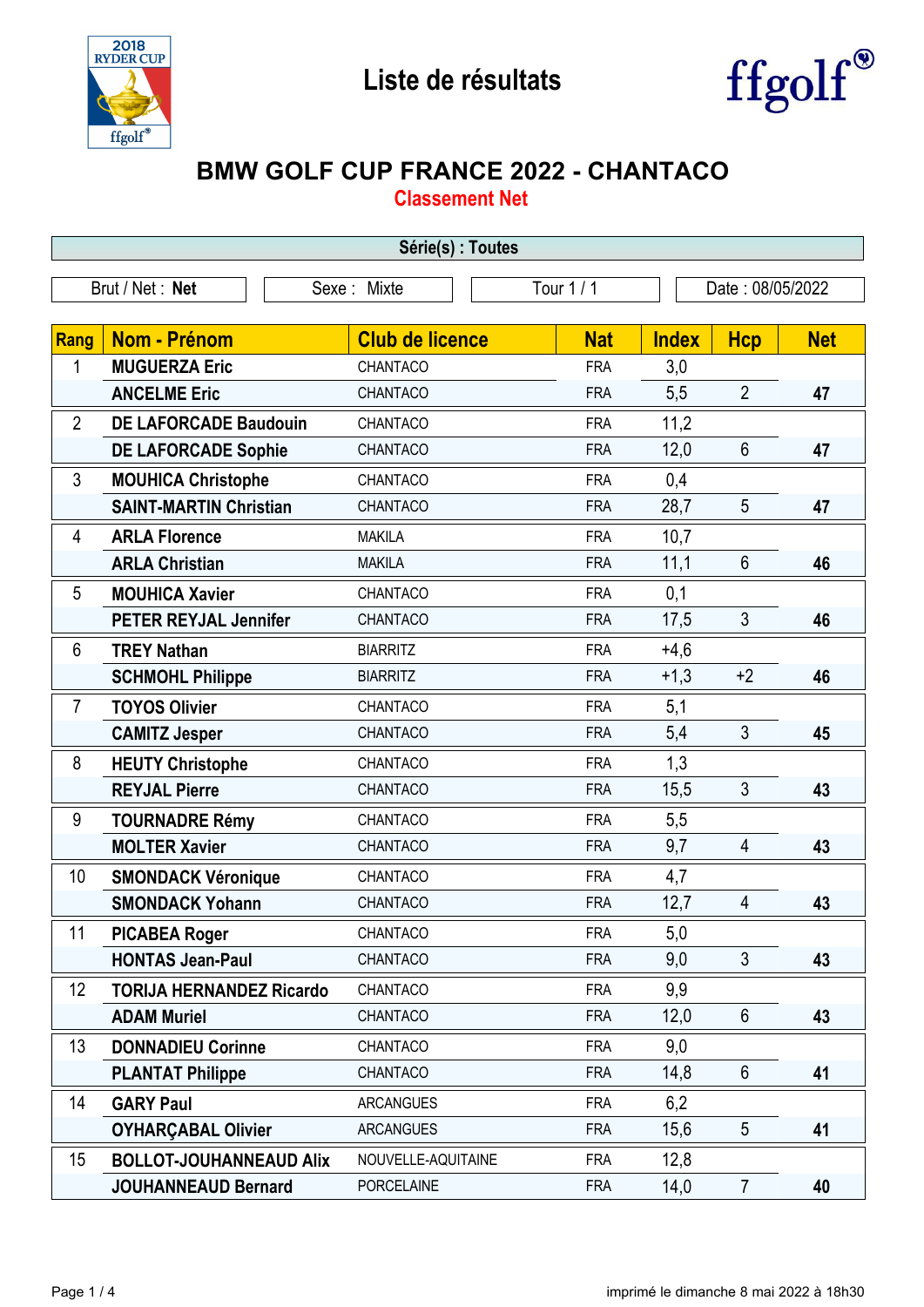| <b>Rang</b> | <b>Nom - Prénom</b>               | <b>Club de licence</b> | <b>Nat</b> | <b>Index</b> | <b>Hcp</b>               | <b>Net</b> |
|-------------|-----------------------------------|------------------------|------------|--------------|--------------------------|------------|
| 16          | <b>KADJAR Marie-Odile</b>         | CHANTACO               | <b>FRA</b> | 7,5          |                          |            |
|             | <b>IBARLOSA Marie José</b>        | CHANTACO               | <b>FRA</b> | 9,1          | 4                        | 40         |
| 17          | <b>AUBERT Frédéric</b>            | CHANTACO               | <b>FRA</b> | 4,1          |                          |            |
|             | <b>AUBERT Leny</b>                | CHANTACO               | <b>FRA</b> | 12,5         | $\overline{4}$           | 40         |
| 18          | <b>GARCIA-RIQUELME Thomas</b>     | CHANTACO               | <b>FRA</b> | 13,1         |                          |            |
|             | <b>INDO Benjamin</b>              | CHANTACO               | <b>FRA</b> | 17,9         | 8                        | 40         |
| 19          | <b>LACOSTE Jean Pascal</b>        | CHANTACO               | <b>FRA</b> | 7,8          |                          |            |
|             | <b>LARRAN Marie-France</b>        | CA PYRENEES GASCOGNE   | <b>FRA</b> | 24,5         | $\overline{7}$           | 39         |
| 20          | <b>SALLABERRY Pablo</b>           | <b>MAKILA</b>          | <b>FRA</b> | 9,2          |                          |            |
|             | <b>LOPEZ GILABERT Herminia</b>    | <b>MAKILA</b>          | <b>FRA</b> | 13,1         | $6\phantom{1}$           | 39         |
| 21          | <b>DATCHARRY Jean Marie</b>       | <b>SEIGNOSSE</b>       | <b>FRA</b> | 17,9         |                          |            |
|             | <b>BARRERE Jean-Louis</b>         | <b>MOLIETS</b>         | <b>FRA</b> | 27,6         | 12                       | 39         |
| 22          | <b>PINAQUI Bruno</b>              | CHANTACO               | <b>FRA</b> | 7,1          |                          |            |
|             | <b>URDAMPILLETA Vicente</b>       | CHANTACO               | <b>FRA</b> | 9,6          | $\overline{\mathcal{A}}$ | 39         |
| 23          | <b>AZAIS Christian</b>            | CHANTACO               | <b>FRA</b> | 15,1         |                          |            |
|             | <b>AZAIS Florence</b>             | CHANTACO               | <b>FRA</b> | 26,5         | 10                       | 39         |
| 24          | <b>MACDONALD Eric</b>             | <b>CHIBERTA</b>        | <b>FRA</b> | 8,2          |                          |            |
|             | <b>TAJAN Jacques</b>              | <b>CHIBERTA</b>        | <b>FRA</b> | 18,5         | $6\phantom{1}$           | 39         |
| 25          | <b>MOUNOURY Jean-Philippe</b>     | <b>SEIGNOSSE</b>       | <b>FRA</b> | 22,2         |                          |            |
|             | <b>MOUNOURY Catherine</b>         | NOUVELLE-AQUITAINE     | <b>FRA</b> | 30,8         | 14                       | 39         |
| 26          | <b>PEAN Jean-michel</b>           | <b>MAKILA</b>          | <b>FRA</b> | 9,8          |                          |            |
|             | <b>PEAN Laurence</b>              | <b>MAKILA</b>          | <b>FRA</b> | 10,7         | $6\phantom{1}$           | 39         |
| 27          | <b>FRANÇOIS-PONCET Gwénola</b>    | SAINT CLOUD            | <b>FRA</b> | 11,3         |                          |            |
|             | <b>DE VILLENEUVE Laure</b>        | <b>CHANTACO</b>        | <b>FRA</b> | 20,7         | $\overline{7}$           | 38         |
| 28          | <b>BORRA Alain</b>                | <b>MOLIETS</b>         | <b>FRA</b> | 15,6         |                          |            |
|             | <b>GUERIN Mathieu</b>             | NOUVELLE-AQUITAINE     | <b>FRA</b> | 47           | 12                       | 38         |
| 29          | <b>BURROWS Tony</b>               | CHANTACO               | <b>FRA</b> | 19,9         |                          |            |
|             | <b>BOULANGER Pierre</b>           | CHANTACO               | <b>FRA</b> | 25,1         | 12                       | 38         |
| 30          | <b>VALATS Jean-Philippe</b>       | CHANTACO               | <b>FRA</b> | 5,2          |                          |            |
|             | <b>PREVOST Frederic</b>           | CHANTACO               | <b>FRA</b> | 18,5         | 5                        | 38         |
| 31          | <b>SULPICE Arnaud</b>             | <b>NIVELLE</b>         | <b>FRA</b> | 4,7          |                          |            |
|             | <b>CASANOVA Lydia</b>             | CHANTACO               | <b>FRA</b> | 15,3         | 4                        | 38         |
| 32          | <b>KRUDUP Peter</b>               | CHANTACO               | <b>FRA</b> | 15,0         |                          |            |
|             | <b>BERTHO Jean-Pierre</b>         | CHANTACO               | <b>FRA</b> | 17,5         | 9                        | 38         |
| 33          | <b>DARRIGADE Jean-Michel</b>      | <b>CHIBERTA</b>        | <b>FRA</b> | 9,6          |                          |            |
|             | <b>DARRIGADE Carole</b>           | <b>CHIBERTA</b>        | <b>FRA</b> | 23,0         | $\overline{7}$           | 38         |
| 34          | <b>CAPDEVILLE-CAZENAVE Pierre</b> | <b>CHIBERTA</b>        | <b>FRA</b> | 17,3         |                          |            |
|             | <b>MERLE Danielle</b>             | <b>CHIBERTA</b>        | <b>FRA</b> | 24,1         | 11                       | 37         |
| 35          | <b>AMESPIL Dominique</b>          | CHANTACO               | <b>FRA</b> | 13,2         |                          |            |
|             | <b>AMESPIL Laurence</b>           | CHANTACO               | <b>FRA</b> | 24,1         | 9                        | 37         |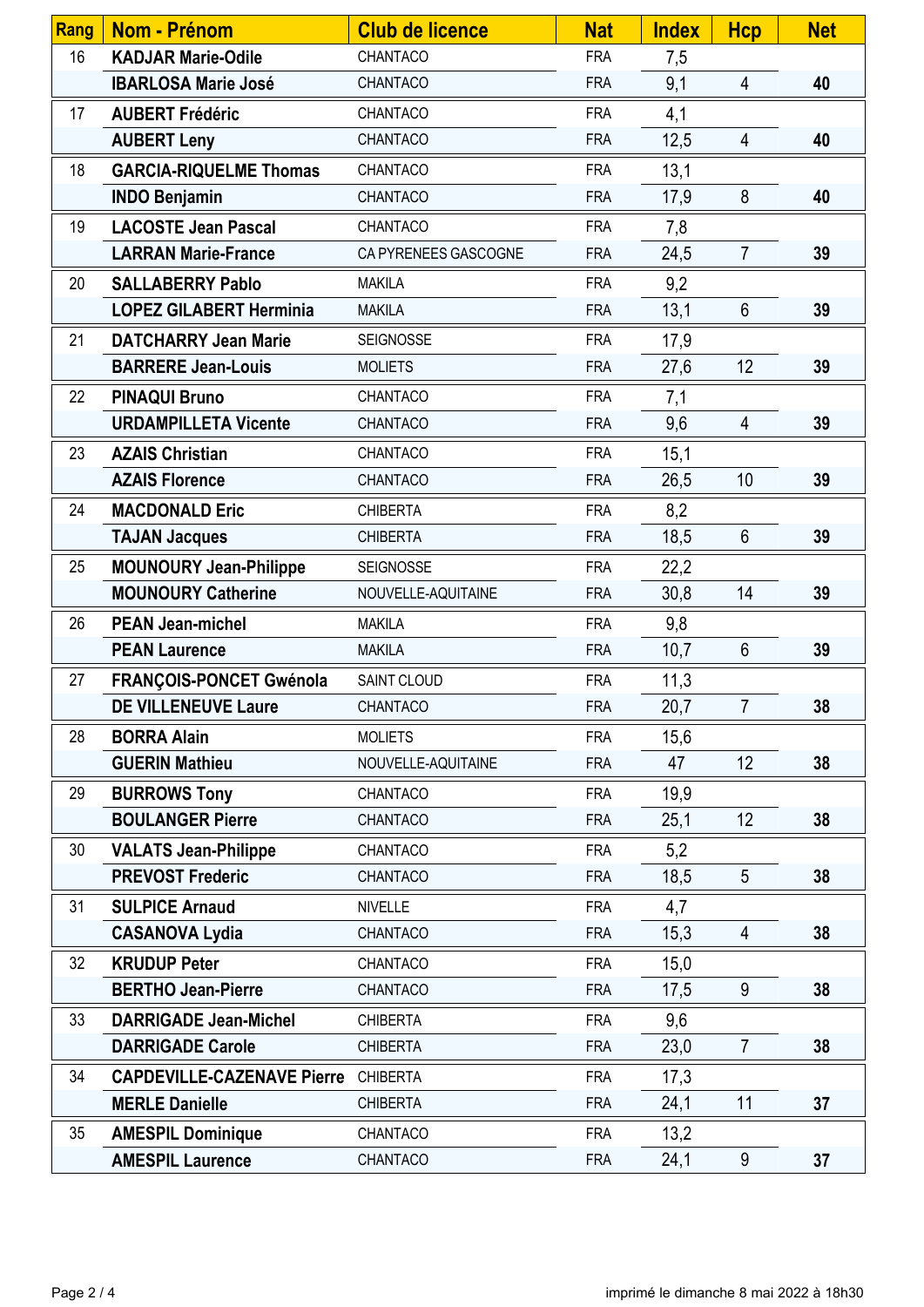| Rang | <b>Nom - Prénom</b>                      | <b>Club de licence</b> | <b>Nat</b> | <b>Index</b> | <b>Hcp</b>     | <b>Net</b> |
|------|------------------------------------------|------------------------|------------|--------------|----------------|------------|
| 36   | <b>PATERNE Mayalen</b>                   | CHANTACO               | <b>FRA</b> | 15,8         |                |            |
|      | <b>CAMITZ Anne</b>                       | CHANTACO               | <b>FRA</b> | 17,5         | 9              | 36         |
| 37   | <b>CASAMAYOU-BOUCAU André</b>            | <b>CHIBERTA</b>        | <b>FRA</b> | 16,2         |                |            |
|      | <b>LARROQUET Christophe</b>              | CHANTACO               | <b>FRA</b> | 33,4         | 12             | 36         |
| 38   | <b>URBIETA Geneviève</b>                 | CHANTACO               | <b>FRA</b> | 18,3         |                |            |
|      | <b>BUE Luka</b>                          | <b>GUJAN MESTRAS</b>   | <b>FRA</b> | 16,2         | 9              | 36         |
| 39   | <b>RIBETON Jean-Paul</b>                 | <b>EPHERRA</b>         | <b>FRA</b> | 11,9         |                |            |
|      | <b>MERVELET Marie-Christine</b>          | <b>EPHERRA</b>         | <b>FRA</b> | 20,0         | 8              | 36         |
| 40   | <b>GIRARD Jean Paul</b>                  | CHANTACO               | <b>FRA</b> | 22,9         |                |            |
|      | <b>OUTTERYCK-SCHNEIDER Jean-I MAKILA</b> |                        | <b>FRA</b> | 24,1         | 13             | 35         |
| 41   | <b>BOUCHAUD-AYRAL Sylvia</b>             | CHANTACO               | <b>FRA</b> | 15,5         |                |            |
|      | <b>BOUCHAUD-AYRAL Christophe</b>         | CHANTACO               | <b>FRA</b> | 21,0         | 9              | 35         |
| 42   | <b>DESNOELS Michelle</b>                 | CHANTACO               | <b>FRA</b> | 23,3         |                |            |
|      | <b>MARES Eric</b>                        | CHANTACO               | <b>FRA</b> | 28,4         | 14             | 35         |
| 43   | <b>GAUTIER-FALRET Pierre</b>             | CHANTACO               | <b>FRA</b> | 23,8         |                |            |
|      | <b>MATHIEU Denis</b>                     | CHANTACO               | <b>FRA</b> | 29,5         | 14             | 35         |
| 44   | <b>MORARD Laurence</b>                   | CHANTACO               | <b>FRA</b> | 14,2         |                |            |
|      | <b>DE FONTANGES Jacques</b>              | CHANTACO               | <b>FRA</b> | 27,3         | 10             | 35         |
| 45   | <b>SOULAS Christian</b>                  | NOUVELLE-AQUITAINE     | <b>FRA</b> | 11,5         |                |            |
|      | <b>LAFAURIE Marie-Pierre</b>             | <b>HOSSEGOR</b>        | <b>FRA</b> | 16,6         | $\overline{7}$ | 35         |
| 46   | <b>HERMAY Philippe</b>                   | CHANTACO               | <b>FRA</b> | 6,8          |                |            |
|      | <b>LABAT Jean Louis</b>                  | <b>MAKILA</b>          | <b>FRA</b> | 13,1         | 5              | 35         |
| 47   | <b>LENOIR Marianne</b>                   | CHANTACO               | <b>FRA</b> | 20,4         |                |            |
|      | <b>MESROBIAN Nathalie</b>                | CHANTACO               | <b>FRA</b> | 24,2         | 12             | 35         |
| 48   | <b>RIMLINGER Patrick</b>                 | <b>MAKILA</b>          | <b>FRA</b> | 20,0         |                |            |
|      | <b>CARDOT Véronique</b>                  | <b>MAKILA</b>          | <b>FRA</b> | 29,4         | 12             | 34         |
| 49   | <b>DEGUILLAUME Claudine</b>              | CHANTACO               | <b>FRA</b> | 10,3         |                |            |
|      | <b>DEGUILLAUME Pierre</b>                | CHANTACO               | <b>FRA</b> | 15,5         | 6              | 34         |
| 50   | <b>BOISSERIE Dominique</b>               | CHANTACO               | <b>FRA</b> | 31,5         |                |            |
|      | <b>BOISSERIE Marie Christine</b>         | CHANTACO               | <b>FRA</b> | 32,7         | 18             | 32         |
| 51   | <b>DUJARDIN Thierry</b>                  | CHANTACO               | <b>FRA</b> | 20,1         |                |            |
|      | <b>DUJARDIN Sophie</b>                   | CHANTACO               | <b>FRA</b> | 22,5         | 12             | 32         |
| 52   | <b>MANENC Laurence</b>                   | <b>BIARRITZ</b>        | <b>FRA</b> | 18,7         |                |            |
|      | <b>MANENC Jacques</b>                    | <b>BIARRITZ</b>        | <b>FRA</b> | 35,1         | 13             | 32         |
| 53   | <b>BEL Nathalie</b>                      | CHANTACO               | <b>FRA</b> | 21,1         |                |            |
|      | <b>DE MONTREMY Béatrice</b>              | CHANTACO               | <b>FRA</b> | 23,3         | 11             | 32         |
| 54   | <b>GILBERT Richard</b>                   | CHANTACO               | <b>FRA</b> | 18,0         |                |            |
|      | <b>MONTOUROY Philippe</b>                | CHANTACO               | <b>FRA</b> | 18,5         | 10             | 32         |
| 55   | <b>DARMUZEY Roland</b>                   | APACEM SO              | <b>FRA</b> | 18,1         |                |            |
|      | <b>ROUME Anne-Marie</b>                  | APACEM SO              | <b>FRA</b> | 34,0         | 12             | 31         |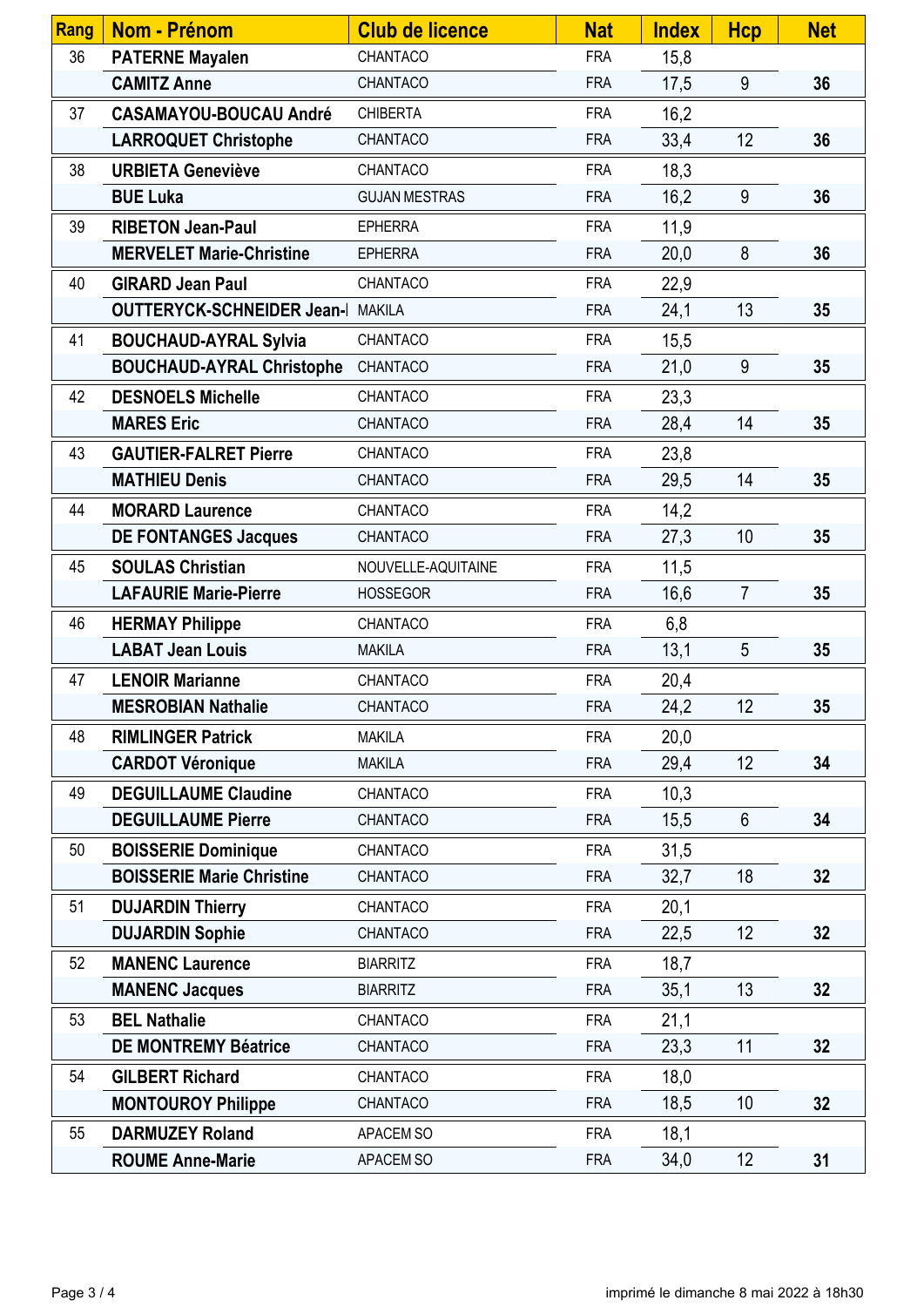| Rang | <b>Nom - Prénom</b>         | <b>Club de licence</b> | <b>Nat</b> | <b>Index</b> | <b>Hcp</b> | <b>Net</b> |
|------|-----------------------------|------------------------|------------|--------------|------------|------------|
| 56   | <b>RIBET Marc</b>           | <b>CHANTACO</b>        | <b>FRA</b> | 20,0         |            |            |
|      | <b>RIBET Sylvie</b>         | <b>CHANTACO</b>        | <b>FRA</b> | 22,1         | 11         | 31         |
| 57   | <b>DIEDERICHS Sophie</b>    | NOUVELLE-AQUITAINE     | <b>FRA</b> | 24,0         |            |            |
|      | <b>DUPOUY DUPON Chantal</b> | <b>HOSSEGOR</b>        | <b>FRA</b> | 25,8         | 13         | 30         |
| 58   | <b>PRADIER Louis</b>        | <b>CITE VERTE</b>      | <b>FRA</b> | 19,5         |            |            |
|      | <b>URROZ Jean-Claude</b>    | <b>MAKILA</b>          | <b>FRA</b> | 25,7         | 12         | 29         |
| 59   | <b>BERARD Jacques</b>       | <b>CHIBERTA</b>        | <b>FRA</b> | 18,8         |            |            |
|      | <b>BERARD Dominique</b>     | <b>CHIBERTA</b>        | <b>FRA</b> | 25,4         | 11         | 27         |
| 60   | <b>DONADEL Joel</b>         | <b>BIARRITZ</b>        | <b>FRA</b> | 15,8         |            |            |
|      | <b>YOUSSOV Cyril</b>        | <b>BIARRITZ</b>        | <b>FRA</b> | 22,9         | 10         | 26         |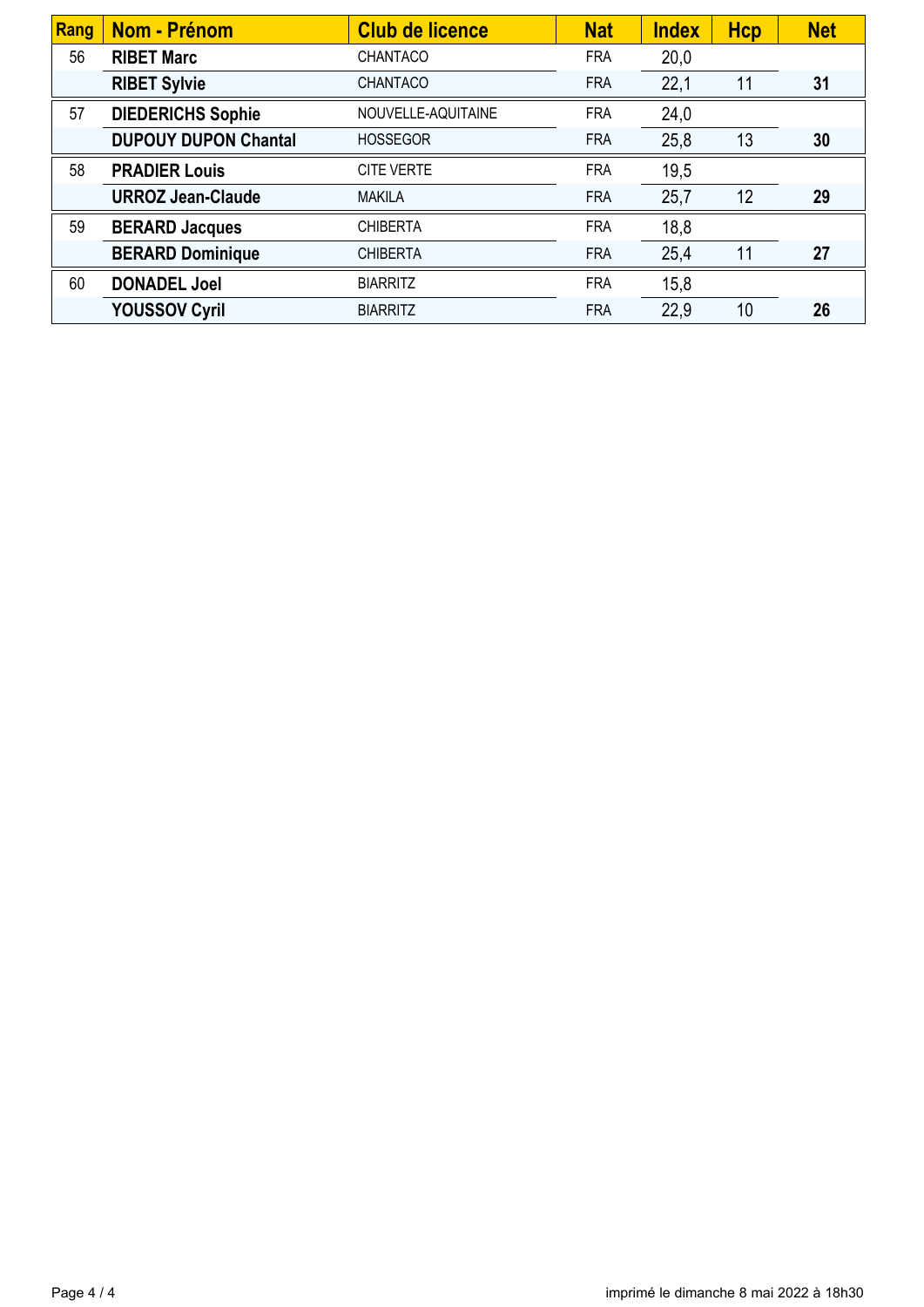



## **BMW GOLF CUP FRANCE 2022 - CHANTACO**

**Classement Brut**

| Série(s) : Toutes |                                 |                        |            |              |                          |             |  |  |
|-------------------|---------------------------------|------------------------|------------|--------------|--------------------------|-------------|--|--|
|                   | Brut / Net: Brut                | Sexe: Mixte            | Tour 1/1   |              | Date: 08/05/2022         |             |  |  |
|                   |                                 |                        |            |              |                          |             |  |  |
| Rang              | <b>Nom - Prénom</b>             | <b>Club de licence</b> | <b>Nat</b> | <b>Index</b> | <b>Hcp</b>               | <b>Brut</b> |  |  |
| 1                 | <b>TREY Nathan</b>              | <b>BIARRITZ</b>        | <b>FRA</b> | $+4,6$       |                          |             |  |  |
|                   | <b>SCHMOHL Philippe</b>         | <b>BIARRITZ</b>        | <b>FRA</b> | $+1,3$       | $+2$                     | 48          |  |  |
| $\overline{2}$    | <b>MUGUERZA Eric</b>            | CHANTACO               | <b>FRA</b> | 3,0          |                          |             |  |  |
|                   | <b>ANCELME Eric</b>             | CHANTACO               | <b>FRA</b> | 5,5          | $\overline{2}$           | 45          |  |  |
| 3                 | <b>MOUHICA Xavier</b>           | CHANTACO               | <b>FRA</b> | 0,1          |                          |             |  |  |
|                   | <b>PETER REYJAL Jennifer</b>    | CHANTACO               | <b>FRA</b> | 17,5         | 3                        | 43          |  |  |
| 4                 | <b>MOUHICA Christophe</b>       | CHANTACO               | <b>FRA</b> | 0,4          |                          |             |  |  |
|                   | <b>SAINT-MARTIN Christian</b>   | CHANTACO               | <b>FRA</b> | 28,7         | 5                        | 42          |  |  |
| 5                 | <b>TOYOS Olivier</b>            | CHANTACO               | <b>FRA</b> | 5,1          |                          |             |  |  |
|                   | <b>CAMITZ Jesper</b>            | CHANTACO               | <b>FRA</b> | 5,4          | 3                        | 42          |  |  |
| 6                 | <b>DE LAFORCADE Baudouin</b>    | CHANTACO               | <b>FRA</b> | 11,2         |                          |             |  |  |
|                   | <b>DE LAFORCADE Sophie</b>      | CHANTACO               | <b>FRA</b> | 12,0         | $6\phantom{1}$           | 41          |  |  |
| $\overline{7}$    | <b>ARLA Florence</b>            | <b>MAKILA</b>          | <b>FRA</b> | 10,7         |                          |             |  |  |
|                   | <b>ARLA Christian</b>           | <b>MAKILA</b>          | <b>FRA</b> | 11,1         | 6                        | 40          |  |  |
| 8                 | <b>HEUTY Christophe</b>         | CHANTACO               | <b>FRA</b> | 1,3          |                          |             |  |  |
|                   | <b>REYJAL Pierre</b>            | CHANTACO               | <b>FRA</b> | 15,5         | 3                        | 40          |  |  |
| 9                 | <b>PICABEA Roger</b>            | CHANTACO               | <b>FRA</b> | 5,0          |                          |             |  |  |
|                   | <b>HONTAS Jean-Paul</b>         | CHANTACO               | <b>FRA</b> | 9,0          | 3                        | 40          |  |  |
| 10                | <b>TOURNADRE Rémy</b>           | CHANTACO               | <b>FRA</b> | 5,5          |                          |             |  |  |
|                   | <b>MOLTER Xavier</b>            | CHANTACO               | <b>FRA</b> | 9,7          | 4                        | 39          |  |  |
| 11                | <b>SMONDACK Véronique</b>       | CHANTACO               | <b>FRA</b> | 4,7          |                          |             |  |  |
|                   | <b>SMONDACK Yohann</b>          | CHANTACO               | <b>FRA</b> | 12,7         | $\overline{4}$           | 39          |  |  |
| 12                | <b>TORIJA HERNANDEZ Ricardo</b> | CHANTACO               | <b>FRA</b> | 9,9          |                          |             |  |  |
|                   | <b>ADAM Muriel</b>              | CHANTACO               | <b>FRA</b> | 12,0         | $6\phantom{.}6$          | 37          |  |  |
| 13                | <b>KADJAR Marie-Odile</b>       | CHANTACO               | <b>FRA</b> | 7,5          |                          |             |  |  |
|                   | <b>IBARLOSA Marie José</b>      | CHANTACO               | <b>FRA</b> | 9,1          | 4                        | 36          |  |  |
| 14                | <b>AUBERT Frédéric</b>          | CHANTACO               | <b>FRA</b> | 4,1          |                          |             |  |  |
|                   | <b>AUBERT Leny</b>              | CHANTACO               | <b>FRA</b> | 12,5         | $\overline{\mathcal{A}}$ | 36          |  |  |
| 15                | <b>GARY Paul</b>                | <b>ARCANGUES</b>       | <b>FRA</b> | 6,2          |                          |             |  |  |
|                   | <b>OYHARÇABAL Olivier</b>       | <b>ARCANGUES</b>       | <b>FRA</b> | 15,6         | $5\overline{)}$          | 36          |  |  |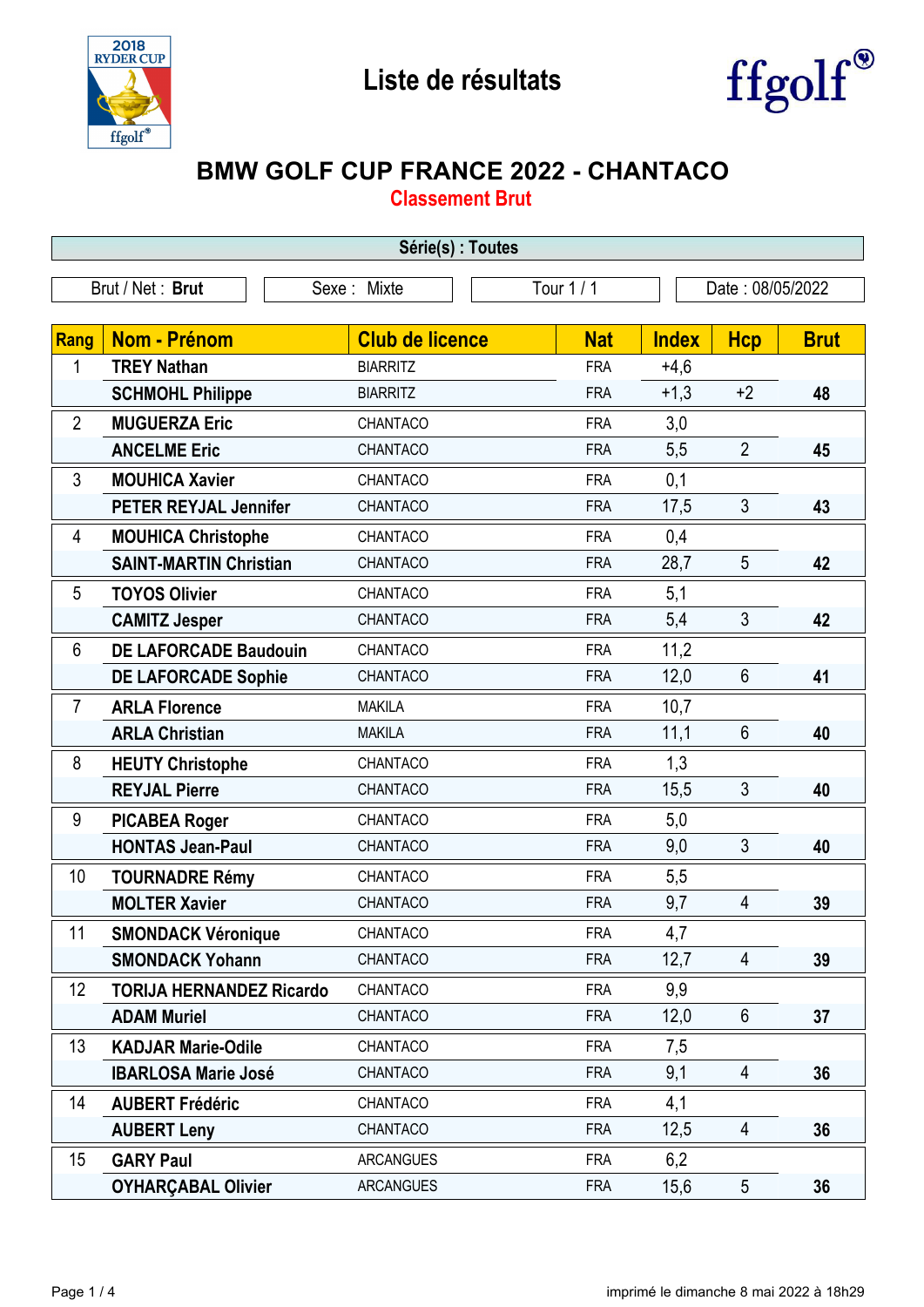| Rang | <b>Nom - Prénom</b>             | <b>Club de licence</b> | <b>Nat</b> | <b>Index</b> | <b>Hcp</b>     | <b>Brut</b> |
|------|---------------------------------|------------------------|------------|--------------|----------------|-------------|
| 16   | <b>PINAQUI Bruno</b>            | CHANTACO               | <b>FRA</b> | 7,1          |                |             |
|      | <b>URDAMPILLETA Vicente</b>     | CHANTACO               | <b>FRA</b> | 9,6          | $\overline{4}$ | 35          |
| 17   | <b>DONNADIEU Corinne</b>        | CHANTACO               | <b>FRA</b> | 9,0          |                |             |
|      | <b>PLANTAT Philippe</b>         | CHANTACO               | <b>FRA</b> | 14,8         | $6\phantom{1}$ | 35          |
| 18   | <b>SULPICE Arnaud</b>           | <b>NIVELLE</b>         | <b>FRA</b> | 4,7          |                |             |
|      | <b>CASANOVA Lydia</b>           | CHANTACO               | <b>FRA</b> | 15,3         | 4              | 34          |
| 19   | <b>BOLLOT-JOUHANNEAUD Alix</b>  | NOUVELLE-AQUITAINE     | <b>FRA</b> | 12,8         |                |             |
|      | <b>JOUHANNEAUD Bernard</b>      | <b>PORCELAINE</b>      | <b>FRA</b> | 14,0         | $\overline{7}$ | 33          |
| 20   | <b>SALLABERRY Pablo</b>         | <b>MAKILA</b>          | <b>FRA</b> | 9,2          |                |             |
|      | <b>LOPEZ GILABERT Herminia</b>  | <b>MAKILA</b>          | <b>FRA</b> | 13,1         | $6\phantom{1}$ | 33          |
| 21   | <b>VALATS Jean-Philippe</b>     | CHANTACO               | <b>FRA</b> | 5,2          |                |             |
|      | <b>PREVOST Frederic</b>         | CHANTACO               | <b>FRA</b> | 18,5         | 5              | 33          |
| 22   | <b>MACDONALD Eric</b>           | <b>CHIBERTA</b>        | <b>FRA</b> | 8,2          |                |             |
|      | <b>TAJAN Jacques</b>            | <b>CHIBERTA</b>        | <b>FRA</b> | 18,5         | $6\phantom{1}$ | 33          |
| 23   | <b>PEAN Jean-michel</b>         | <b>MAKILA</b>          | <b>FRA</b> | 9,8          |                |             |
|      | <b>PEAN Laurence</b>            | <b>MAKILA</b>          | <b>FRA</b> | 10,7         | $6\phantom{1}$ | 33          |
| 24   | <b>LACOSTE Jean Pascal</b>      | CHANTACO               | <b>FRA</b> | 7,8          |                |             |
|      | <b>LARRAN Marie-France</b>      | CA PYRENEES GASCOGNE   | <b>FRA</b> | 24,5         | $\overline{7}$ | 32          |
| 25   | <b>GARCIA-RIQUELME Thomas</b>   | CHANTACO               | <b>FRA</b> | 13,1         |                |             |
|      | <b>INDO Benjamin</b>            | CHANTACO               | <b>FRA</b> | 17,9         | 8              | 32          |
| 26   | FRANÇOIS-PONCET Gwénola         | SAINT CLOUD            | <b>FRA</b> | 11,3         |                |             |
|      | <b>DE VILLENEUVE Laure</b>      | CHANTACO               | <b>FRA</b> | 20,7         | $\overline{7}$ | 31          |
| 27   | <b>DARRIGADE Jean-Michel</b>    | <b>CHIBERTA</b>        | <b>FRA</b> | 9,6          |                |             |
|      | <b>DARRIGADE Carole</b>         | <b>CHIBERTA</b>        | <b>FRA</b> | 23,0         | $\overline{7}$ | 31          |
| 28   | <b>HERMAY Philippe</b>          | CHANTACO               | <b>FRA</b> | 6,8          |                |             |
|      | <b>LABAT Jean Louis</b>         | <b>MAKILA</b>          | <b>FRA</b> | 13,1         | 5              | 30          |
| 29   | <b>AZAIS Christian</b>          | CHANTACO               | <b>FRA</b> | 15,1         |                |             |
|      | <b>AZAIS Florence</b>           | CHANTACO               | <b>FRA</b> | 26,5         | 10             | 29          |
| 30   | <b>KRUDUP Peter</b>             | CHANTACO               | <b>FRA</b> | 15,0         |                |             |
|      | <b>BERTHO Jean-Pierre</b>       | CHANTACO               | <b>FRA</b> | 17,5         | 9              | 29          |
| 31   | <b>RIBETON Jean-Paul</b>        | <b>EPHERRA</b>         | <b>FRA</b> | 11,9         |                |             |
|      | <b>MERVELET Marie-Christine</b> | <b>EPHERRA</b>         | <b>FRA</b> | 20,0         | 8              | 28          |
| 32   | <b>DEGUILLAUME Claudine</b>     | CHANTACO               | <b>FRA</b> | 10,3         |                |             |
|      | <b>DEGUILLAUME Pierre</b>       | CHANTACO               | <b>FRA</b> | 15,5         | $6\phantom{1}$ | 28          |
| 33   | <b>SOULAS Christian</b>         | NOUVELLE-AQUITAINE     | <b>FRA</b> | 11,5         |                |             |
|      | <b>LAFAURIE Marie-Pierre</b>    | <b>HOSSEGOR</b>        | <b>FRA</b> | 16,6         | $\overline{7}$ | 28          |
| 34   | <b>AMESPIL Dominique</b>        | CHANTACO               | <b>FRA</b> | 13,2         |                |             |
|      | <b>AMESPIL Laurence</b>         | CHANTACO               | <b>FRA</b> | 24,1         | 9              | 28          |
| 35   | <b>PATERNE Mayalen</b>          | CHANTACO               | <b>FRA</b> | 15,8         |                |             |
|      | <b>CAMITZ Anne</b>              | CHANTACO               | <b>FRA</b> | 17,5         | 9              | 27          |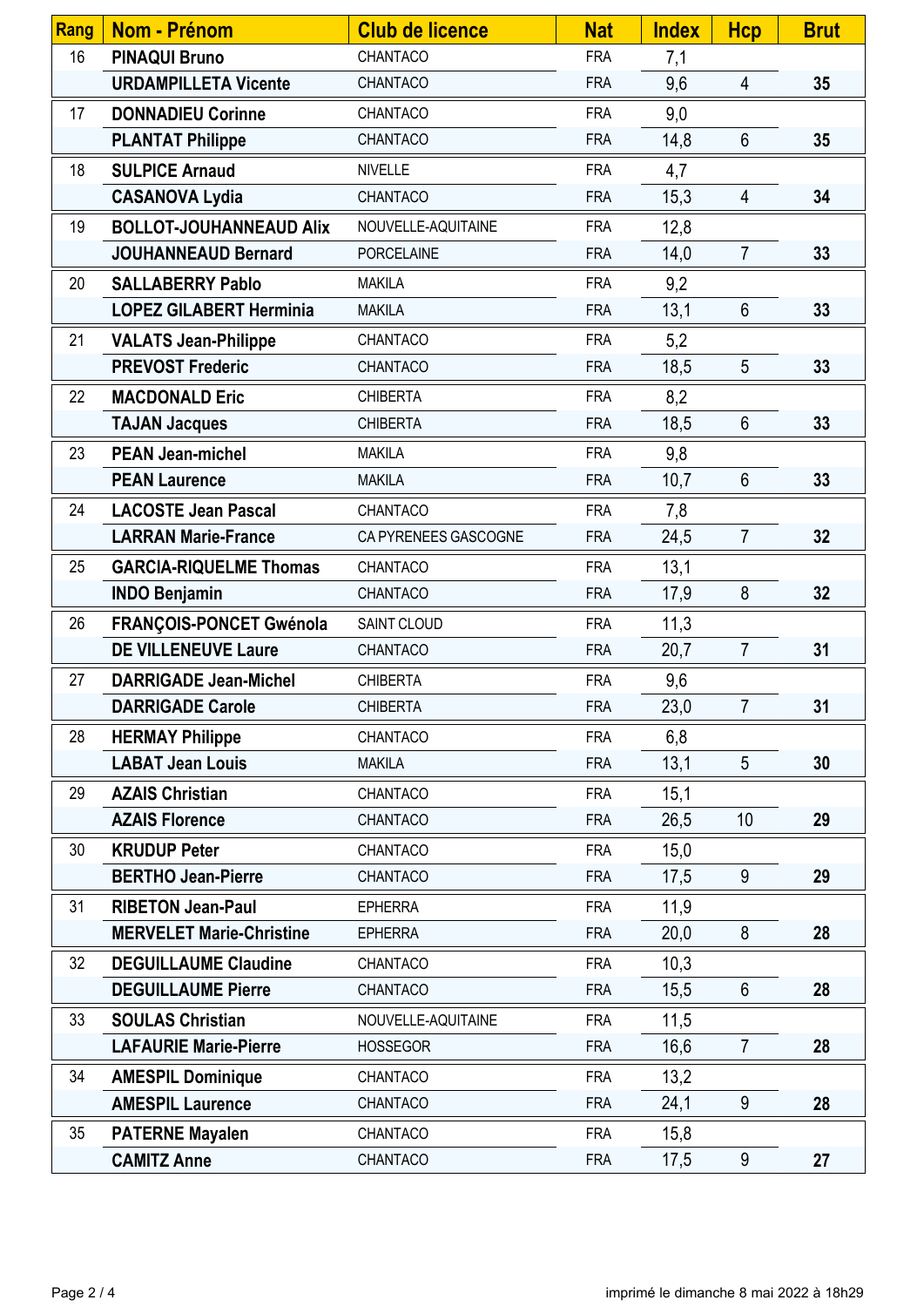| Rang | Nom - Prénom                             | <b>Club de licence</b> | <b>Nat</b> | <b>Index</b> | <b>Hcp</b> | <b>Brut</b> |
|------|------------------------------------------|------------------------|------------|--------------|------------|-------------|
| 36   | <b>URBIETA Geneviève</b>                 | CHANTACO               | <b>FRA</b> | 18,3         |            |             |
|      | <b>BUE Luka</b>                          | <b>GUJAN MESTRAS</b>   | <b>FRA</b> | 16,2         | 9          | 27          |
| 37   | <b>DATCHARRY Jean Marie</b>              | <b>SEIGNOSSE</b>       | <b>FRA</b> | 17,9         |            |             |
|      | <b>BARRERE Jean-Louis</b>                | <b>MOLIETS</b>         | <b>FRA</b> | 27,6         | 12         | 27          |
| 38   | <b>BORRA Alain</b>                       | <b>MOLIETS</b>         | <b>FRA</b> | 15,6         |            |             |
|      | <b>GUERIN Mathieu</b>                    | NOUVELLE-AQUITAINE     | <b>FRA</b> | 47           | 12         | 26          |
| 39   | <b>BOUCHAUD-AYRAL Sylvia</b>             | CHANTACO               | <b>FRA</b> | 15,5         |            |             |
|      | <b>BOUCHAUD-AYRAL Christophe</b>         | CHANTACO               | <b>FRA</b> | 21,0         | 9          | 26          |
| 40   | <b>CAPDEVILLE-CAZENAVE Pierre</b>        | <b>CHIBERTA</b>        | <b>FRA</b> | 17,3         |            |             |
|      | <b>MERLE Danielle</b>                    | <b>CHIBERTA</b>        | <b>FRA</b> | 24,1         | 11         | 26          |
| 41   | <b>BURROWS Tony</b>                      | CHANTACO               | <b>FRA</b> | 19,9         |            |             |
|      | <b>BOULANGER Pierre</b>                  | CHANTACO               | <b>FRA</b> | 25,1         | 12         | 26          |
| 42   | <b>MOUNOURY Jean-Philippe</b>            | <b>SEIGNOSSE</b>       | <b>FRA</b> | 22,2         |            |             |
|      | <b>MOUNOURY Catherine</b>                | NOUVELLE-AQUITAINE     | <b>FRA</b> | 30,8         | 14         | 26          |
| 43   | <b>MORARD Laurence</b>                   | CHANTACO               | <b>FRA</b> | 14,2         |            |             |
|      | <b>DE FONTANGES Jacques</b>              | CHANTACO               | <b>FRA</b> | 27,3         | 10         | 25          |
| 44   | <b>CASAMAYOU-BOUCAU André</b>            | <b>CHIBERTA</b>        | <b>FRA</b> | 16,2         |            |             |
|      | <b>LARROQUET Christophe</b>              | CHANTACO               | <b>FRA</b> | 33,4         | 12         | 24          |
| 45   | <b>LENOIR Marianne</b>                   | CHANTACO               | <b>FRA</b> | 20,4         |            |             |
|      | <b>MESROBIAN Nathalie</b>                | CHANTACO               | <b>FRA</b> | 24,2         | 12         | 23          |
| 46   | <b>RIMLINGER Patrick</b>                 | <b>MAKILA</b>          | <b>FRA</b> | 20,0         |            |             |
|      | <b>CARDOT Véronique</b>                  | <b>MAKILA</b>          | <b>FRA</b> | 29,4         | 12         | 22          |
| 47   | <b>GIRARD Jean Paul</b>                  | CHANTACO               | <b>FRA</b> | 22,9         |            |             |
|      | <b>OUTTERYCK-SCHNEIDER Jean-I MAKILA</b> |                        | <b>FRA</b> | 24,1         | 13         | 22          |
| 48   | <b>GILBERT Richard</b>                   | CHANTACO               | <b>FRA</b> | 18,0         |            |             |
|      | <b>MONTOUROY Philippe</b>                | CHANTACO               | <b>FRA</b> | 18,5         | 10         | 22          |
| 49   | <b>DESNOELS Michelle</b>                 | CHANTACO               | <b>FRA</b> | 23,3         |            |             |
|      | <b>MARES Eric</b>                        | CHANTACO               | <b>FRA</b> | 28,4         | 14         | 21          |
| 50   | <b>GAUTIER-FALRET Pierre</b>             | CHANTACO               | <b>FRA</b> | 23,8         |            |             |
|      | <b>MATHIEU Denis</b>                     | CHANTACO               | <b>FRA</b> | 29,5         | 14         | 21          |
| 51   | <b>BEL Nathalie</b>                      | CHANTACO               | <b>FRA</b> | 21,1         |            |             |
|      | <b>DE MONTREMY Béatrice</b>              | CHANTACO               | <b>FRA</b> | 23,3         | 11         | 21          |
| 52   | <b>DUJARDIN Thierry</b>                  | CHANTACO               | <b>FRA</b> | 20,1         |            |             |
|      | <b>DUJARDIN Sophie</b>                   | CHANTACO               | <b>FRA</b> | 22,5         | 12         | 20          |
| 53   | <b>RIBET Marc</b>                        | CHANTACO               | <b>FRA</b> | 20,0         |            |             |
|      | <b>RIBET Sylvie</b>                      | CHANTACO               | <b>FRA</b> | 22,1         | 11         | 20          |
| 54   | <b>DARMUZEY Roland</b>                   | APACEM SO              | <b>FRA</b> | 18,1         |            |             |
|      | <b>ROUME Anne-Marie</b>                  | APACEM SO              | <b>FRA</b> | 34,0         | 12         | 19          |
| 55   | <b>MANENC Laurence</b>                   | <b>BIARRITZ</b>        | <b>FRA</b> | 18,7         |            |             |
|      | <b>MANENC Jacques</b>                    | <b>BIARRITZ</b>        | <b>FRA</b> | 35,1         | 13         | 19          |